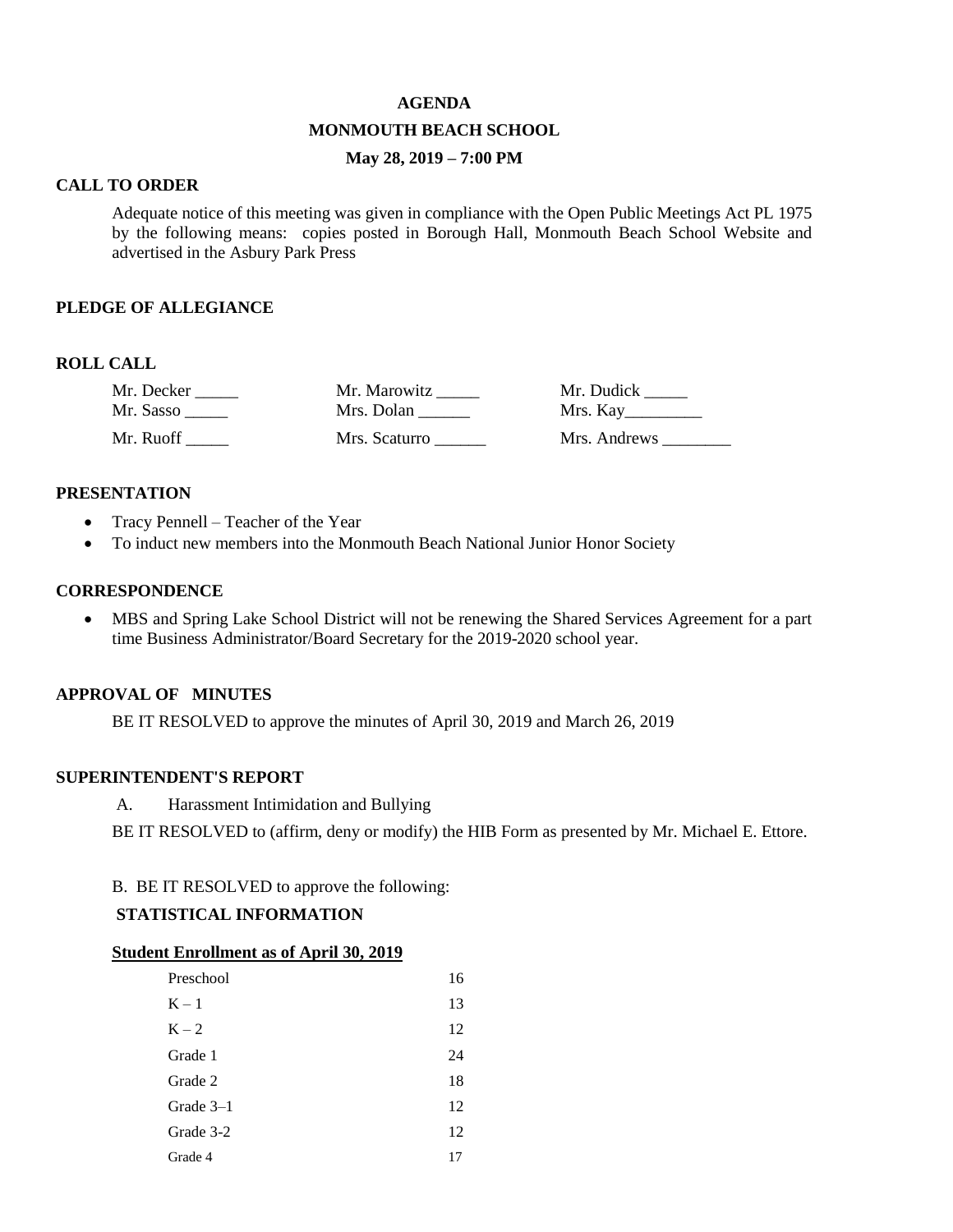| Grade 5 - 1               |       | 13       |       |
|---------------------------|-------|----------|-------|
| Grade $5 - 2$             |       | 14       |       |
| Grade 6 - 1               |       | 16       |       |
| Grade $6 - 2$             |       | 14       |       |
| Grade 7 - 1               |       | 14       |       |
| Grade 7 - 2               |       | 14       |       |
| Grade 8 - 1               |       | 13       |       |
| Grade 8 - 2               |       | 11       |       |
|                           | Total | 234      |       |
|                           |       |          |       |
| <b>Student Attendance</b> |       |          |       |
| September                 | 96.5% | February | 94%   |
| October                   | 97%   | March    | 93%   |
| November                  | 94%   | April    | 94.5% |
| December                  | 94%   | May      |       |
| January                   | 93%   | June     |       |
|                           |       |          |       |
| <b>Staff Attendance</b>   |       |          |       |
| September                 | 98.5% | February | 91.5% |
|                           |       |          |       |
| October                   | 95.5% | March    | 91.5% |
| November                  | 90 %  | April    | 96.5% |
| December                  | 86%   | May      |       |
| January                   | 94%   | June     |       |

## Fire Drills

April 8, 2019 at 10:00 a.m.

Security Drill

Bomb Threat – April 29, 2019 at 11:10 a.m.

C. BE IT RESOLVED to approve the Affirmative Action Team to develop the Comprehensive Equity Plan based on the needs assessment in the district.

## **PUBLIC DISCUSSION**

In compliance with Open Public Meetings Act PL 1975, Chapter 10:4-12 subsection b, - A public body may exclude the public only from that portion of a meeting at which the public body discusses any matter involving the employment, appointment, termination of employment, terms and conditions of employment evaluation of the performance of promotion or discipline of any specific prospective public officer or employees or current public offer or employee employed or appointed by the public body, unless all the individual employees or appointees whose rights could be adversely affected request in writing that such matter or matters be discussed at a public meeting. As per Board Bylaws, 0167, public participation in Board Meetings, such remarks are to be limited to five minutes duration. The Board of Education, though affording the opportunity for members of the public to comment will not engage and/or make remarks concerning matters of student confidentiality and/or matters of personnel wherein employees of the District have not been given notice of the Board's intent to discuss their terms and conditions of employment. Members of the public are reminded that though they are afforded the opportunity to address the Board, they are not given license to violate the laws of slander. Comments made by members of the public that are not in keeping with the orderly conduct of a public meeting will be asked to yield the floor and if they fail to do so may be subject to charges under New Jersey statues associated with disruption of a public meeting.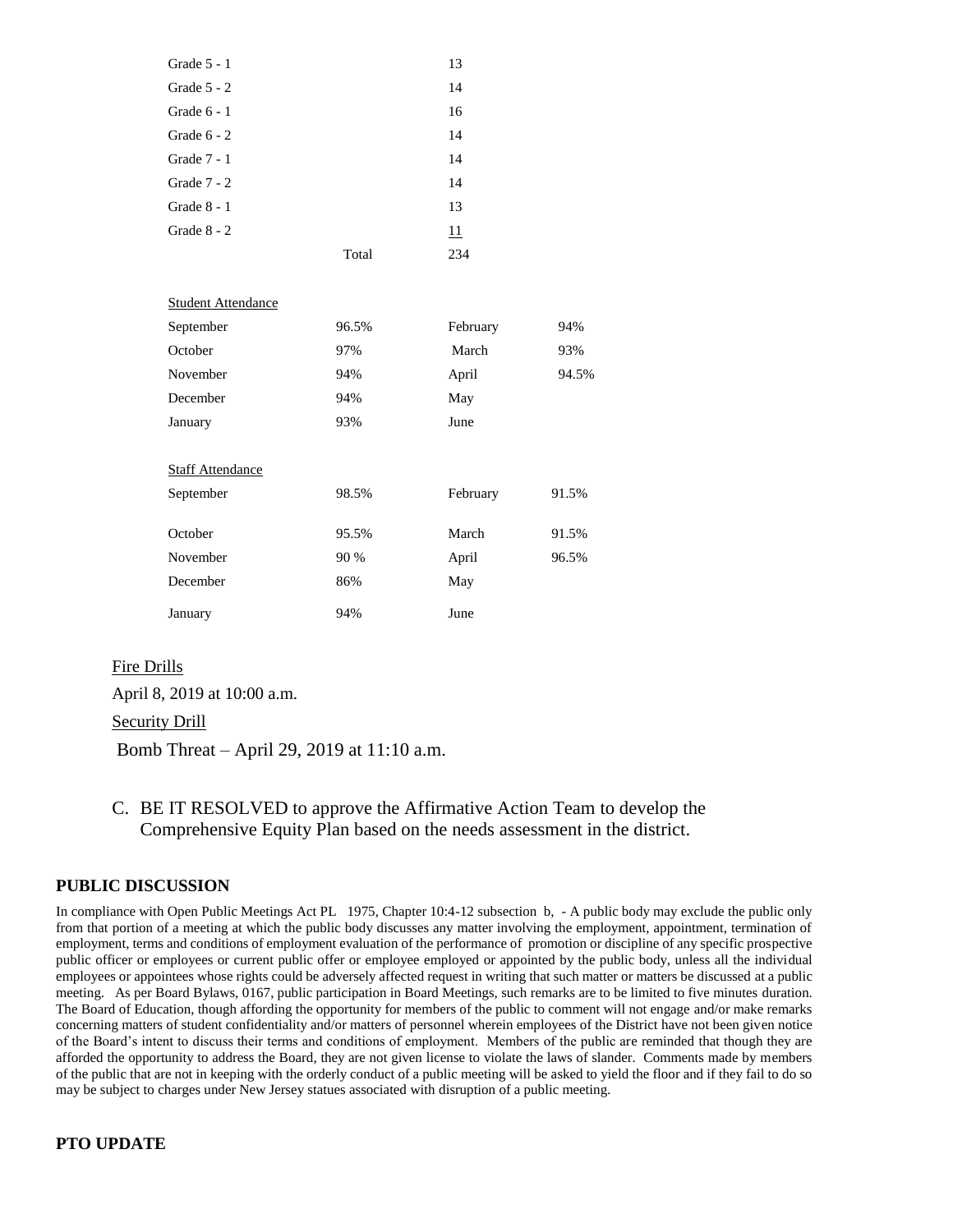## **FINANCE**

Chair: Karen Dolan

Leo Decker, Ken Marowitz, Vincent Sasso

## 1. BE IT RESOLVED to approve the following financial reports: Report of the Board Secretary – April 30, 2019

Cash Balances:

| \$2,030,756.70     |
|--------------------|
| (5,120.48)<br>\$.  |
| \$                 |
| (69, 551.00)<br>\$ |
| \$.<br>3.927.22    |
| 46,712.49<br>\$    |
|                    |

- Reconciliation Report for April
- Monthly transfer report for April
- May bills list in the amount of \$216,292.27
- Gross payroll in the amount of \$ 139,148.59 for April 15, 2019 and \$ 136,745.57 for April 30, 2019 and

In accordance with the reports attached:

Pursuant to NJAC 6:l20-2.13(d), I certify as of April 30, 2019 no budgetary line item account has been over expended in violation of NJAC 6:20-22.13 (ad). I hereby certify that all of the above information is correct.

Board Certification:

Pursuant to NJAC 6:20-2.3 (e), we certify that as of April 30, 2019 after review of the Secretary's Monthly Report and upon consultation with the appropriate district officials, that to the best of our knowledge, no major account or fund has been over expended in violation of NJAC 6:230-22.13(b) and that sufficient funds are available to meet the district's financial obligations for the remainder of the fiscal year.

- 2. BE IT RESOLVED to approve the following bus companies to provide quotes and services as needed for the 2019-2020 school year: Durham Bus Services, Hartnett Transportation. Jay's Bus Service, Seashore, MOESC, and Long Branch Schools.
- 3. BE IT RESOLVED to approve agreement with Monmouth Ocean Educational Services Commission to provide Substitute Nursing Services as needed for the 19-20 school year at a cost of \$56 for a registered nurse and \$44.50 for an LPN
- 4. BE IT RESOLVED to approve MBS' membership in the Brookdale Education Networks (Literacy, Technology, Math/Science) for the 2019-2020 school year, not to exceed a total district cost of \$1,250.00.
- 5. BE IT RESOLVED to approve the renewal of Edmentum (Study Island) for the 2019- 2020 school year for Math grades  $2 - 8$  at a cost of \$1,815.00.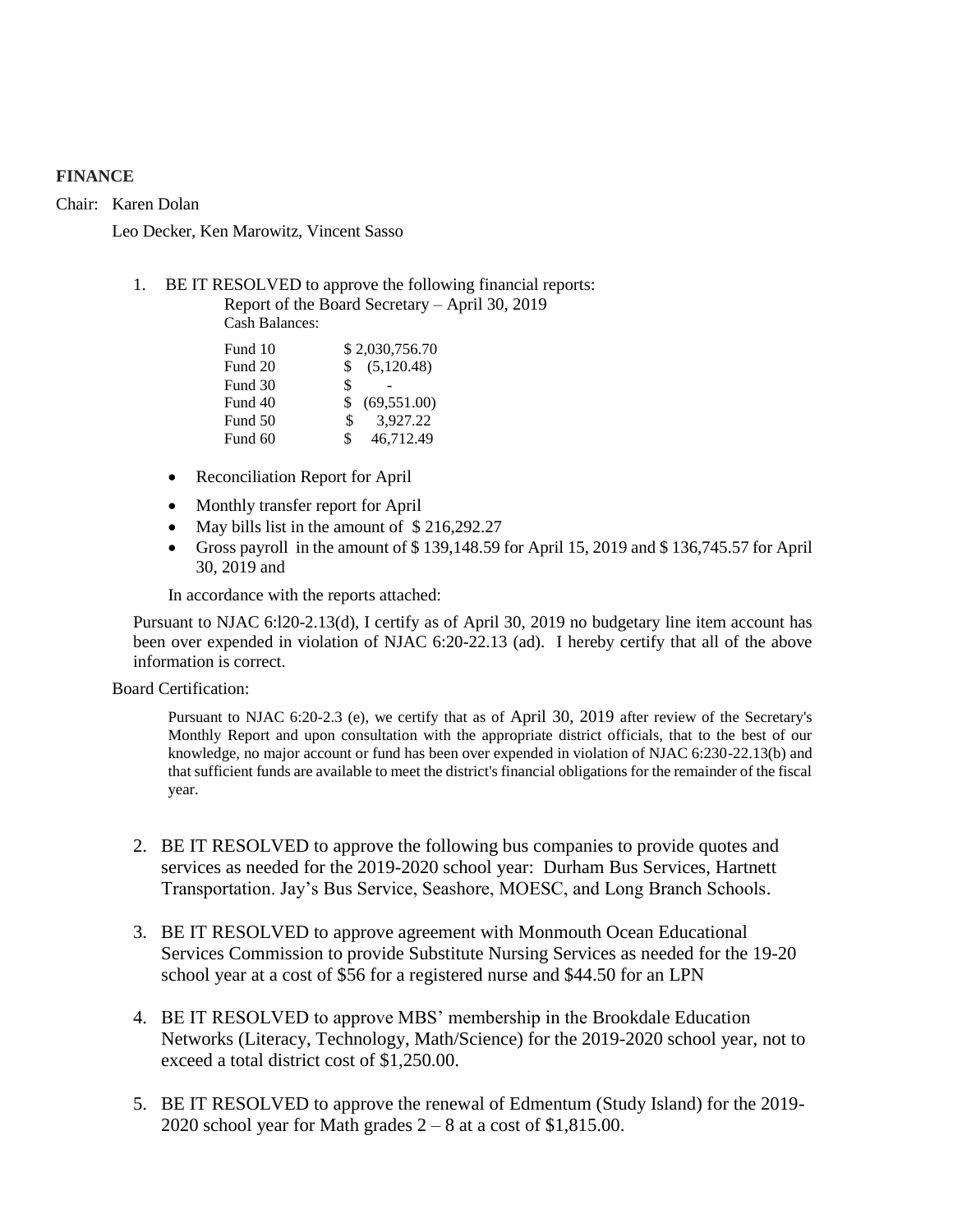- 6. BE IT RESOLVED to approve the Settlement Agreement and Release between American Leak Detection Inc and Monmouth Beach BOE in the amount of \$2,300.00.
- 7. BE IT RESOLVED to approve the WRS (Wilson Reading) Advanced Word Study Online Course (steps 7 -12) for Lori Gallo at a cost of \$1,000.00.
- 8. BE IT RESOLVED to approve agreement between Jersey State Controls and Monmouth Beach School District for the 2019-2020 school year at a cost of \$3,350.00.
- 9. BE IT RESOLVED to approve agreement between Strauss Esmay Associates and Monmouth Beach School District for the 2019-2020 school year at a cost of \$4,685.00.
- 10. BE IT RESOLVED to approve agreement between Blackboard Inc. and Monmouth Beach School District for the 2019-2020 school year at a cost of \$2,873.38
- 11. BE IT RESOLVED to approve agreement between Realtime Information Technology and Monmouth Beach School District for the 2019-2020 school year at a cost of \$10,730.00.
- 12. BE IT RESOLVED to approve agreement between Eastern Datacomm and Monmouth Beach School District for the 2019-2020 school year at a cost of \$4,372.00.
- 13. BE IT RESOLVED to approve the Accutrain OnDemand Contract for staff professional development services at a cost of \$695.00 per year.
- 14. BE IT RESOLVED to approve the acceptance of a Safety Grant in the amount of \$ 3,214.82 from New Jersey Schools Insurance Group.

## **PERSONNEL**

Chair: Barbara Kay

Kelly Scaturro, Chris Dudick, Melanie Andrews

A. BE IT RESOLVED to approve the following tenured and non-tenured certified staff for the 2019- 2020 school year and to approve salaries as per Teacher Salary Guide for the 2019-2020 school year

| <b>STEP</b>    | <b>LAST NAME</b> | <b>FIRST NAME</b> |
|----------------|------------------|-------------------|
| $MA$ Step 9-10 | Bowlby           | Rianne            |
| BA Step 13     | <b>Brown</b>     | <b>Barbara</b>    |
| MA Step 9-10   | Clark            | Jessica           |
| BA Step 11     | Deininger        | Erin              |
| MA Step 5      | DePalma          | Nicole            |
| MA Step 7-8    | Freglette        | Tina              |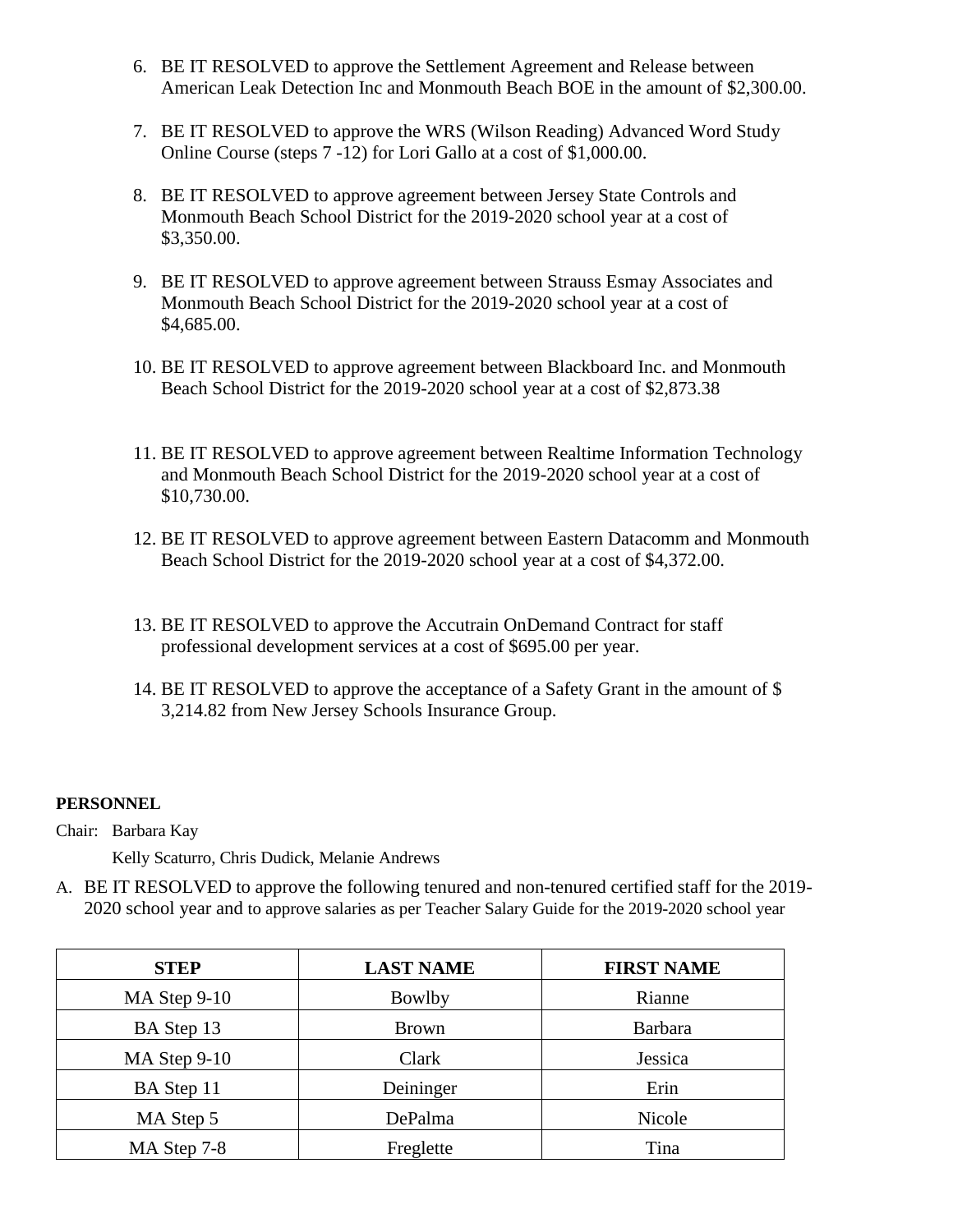| BA Step 7-8        | Fuchs Murray | Jaclyn     |
|--------------------|--------------|------------|
| BA Step 12         | Gallo        | Lori       |
| $BA + 30$ Step 20  | Gillick      | Susan      |
| BA Step 11         | Kammerer     | Michael    |
| MA Step 13         | LoPiccolo    | Dina       |
| BA Step 20         | Mahoney      | Dorothy    |
| BA Step 9-10       | Marino       | Debra      |
| MA Step 9-10       | Maxcy        | Alexandria |
| $MA + 30$ Step 7-8 | McMahon      | Alison     |
| MA Step 5          | Mogavero     | Rachel     |
| $BA + 30$ Step 5   | Owens        | Amanda     |
| BA Step 9-10       | Pennell      | Tracy      |
| MA Step 20         | Pietz        | Nancy      |
| BA Step 6          | Poznak       | Kory       |
| MA Step 20 (.10)   | Priest       | Christine  |
| BA Step 6          | Rossi        | Emily      |
| BA Step 20         | Santry       | Stephanie  |
| MA Step 20         | Sheridan     | Kara       |
| $MA + 30$ Step 20  | Silakowski   | Doreen     |
| MA 11 (.60)        | Stafford     | Linda      |
| MA Step 20         | Sullivan     | Denise     |
| MA Step 18 (.60)   | Tuzzo        | Debra      |
| MA Step 13         | Vaccarelli   | Meghan     |
| BA Step 14         | Vastano      | Jason      |
| BA Step 16         | Vincelli     | Peter      |
| MA Step 20 (.60)   | Zayko        | Cynthia    |

B. BE IT RESOLVED to retroactively approve Sydney Tuzzo to complete her 10 service hours for her psych degree at Monmouth Beach School under the direction of Deborah Tuzzo on Monday, May 6 and Friday, May 10.

## **CURRICULUM AND INSTRUCTION**

Chair: Kelly Scaturro

Melanie Andrews, Chris Dudick, Barbara Kay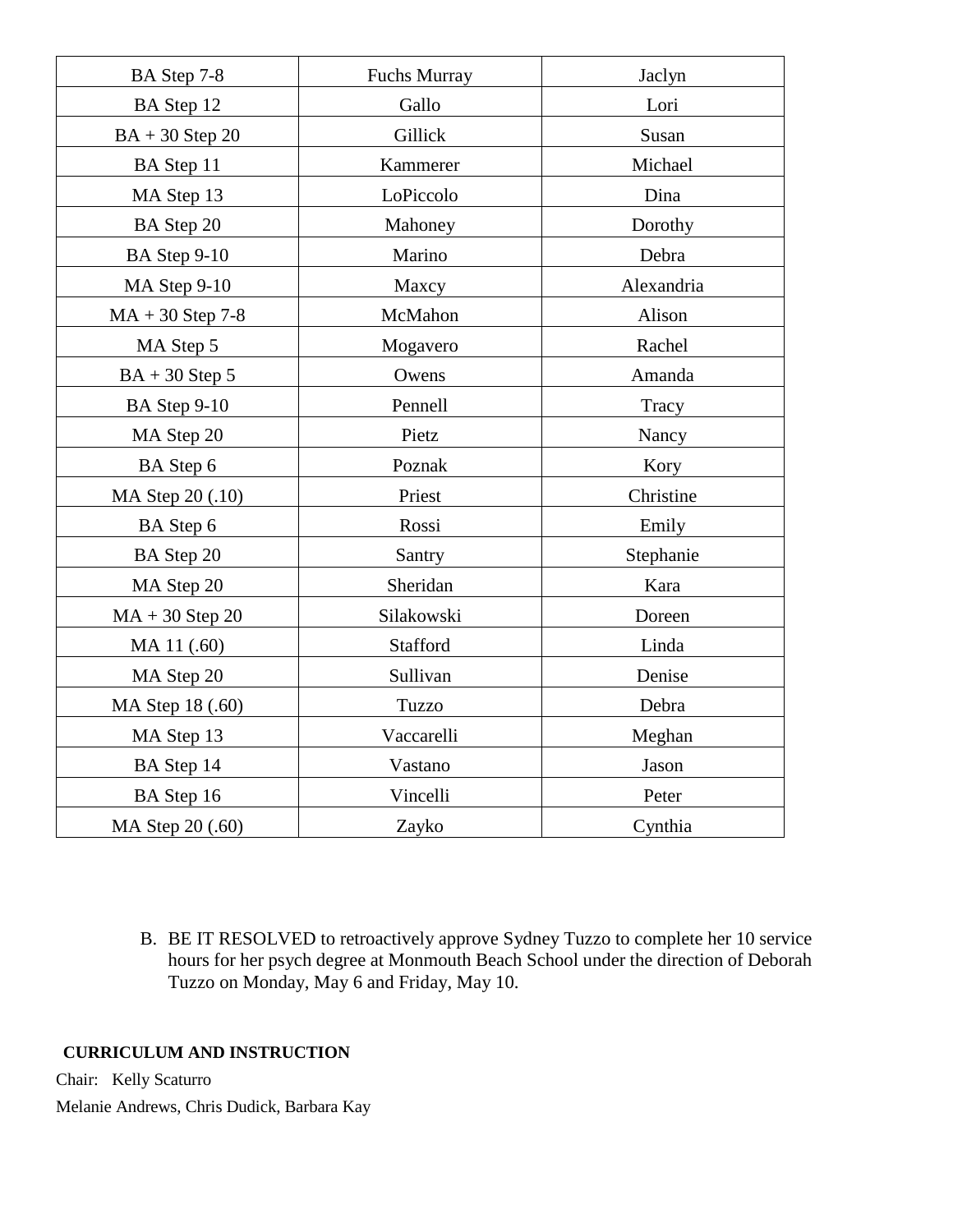## A. BE IT RESOLVED to approve Monmouth Beach School District 2019-2020 Summer Reading Support Position, Rate: \$30 Per Hour (Not to Exceed 20 Hours) as follows:

| Nancy Pietz        | hours | \$300.00 |
|--------------------|-------|----------|
| <b>Kory Poznak</b> | hours | 00.00    |

B. BE IT RESOLVED to approve the 2019-2020 Regional Professional Development Plan.

C. BE IT RESOLVED to approve the 2019-2020 Regional District Mentoring Plan..

D. BE IT RESOLVED to approve Monmouth Beach School District 2019-2020 Curriculum Writing/Revision as follows:

## **Grade Pre-K English Language Arts – Tracy Pennell and Kara Sheridan**

Up to 2 staff members not to exceed \$530 (10 hours in total  $\omega$  \$53/hr., 5 hours each writer)

# **Grade Pre-K Mathematics – Tracy Pennell and Nancy Pietz**

Up to 2 staff members not to exceed \$530 (10 hours in total  $\omega$  \$53/hr., 5 hours each writer)

# **Grade Pre-K Science – Tracy Pennell and Nancy Pietz**

Up to 2 staff members not to exceed \$530 (10 hours in total @ \$53/hr., 5 hours each writer)

**Grade Pre-K Social Studies – Tracy Pennell and Kara Sheridan** 

Up to 2 staff members not to exceed \$530 (10 hours in total  $\omega$  \$53/hr., 5 hours each writer)

# **Grades Pre-K-8 Guidance – Denise Sullivan**

Up to 2 staff members not to exceed \$530 (10 hours in total @ \$53/hr., 5 hours each writer)

# **Grade K Social Studies – Nicole DePalma**

Up to 2 staff members not to exceed \$530 (10 hours in total @ \$53/hr., 5 hours each writer)

# **Grade 1 Social Studies – Rachel Mogavero**

Up to 2 staff members not to exceed \$530 (10 hours in total @ \$53/hr., 5 hours each writer)

# **Grade 2 Social Studies – Kory Poznak**

Up to 2 staff members not to exceed \$530 (10 hours in total @ \$53/hr., 5 hours each writer)

# **Grade 3 Social Studies – Jacki Fuchs**

Up to 2 staff members not to exceed \$530 (10 hours in total @ \$53/hr., 5 hours each writer)

# **Grade 4 Social Studies – Meghan Vaccarelli**

Up to 2 staff members not to exceed \$530 (10 hours in total @ \$53/hr., 5 hours each writer)

# **Grade 5 Social Studies – Alison McMahon and Jason Vastano**

Up to 2 staff members not to exceed \$530 (10 hours in total  $\omega$  \$53/hr., 5 hours each writer)

# **Grade 6 Social Studies – Alison McMahon and Peter Vincelli**

Up to 2 staff members not to exceed \$530 (10 hours in total  $\omega$  \$53/hr., 5 hours each writer)

# **Grade 7 Social Studies – Erin Deininger and Peter Vincelli**

Up to 2 staff members not to exceed \$530 (10 hours in total @ \$53/hr., 5 hours each writer) **Grade 8 Social Studies – Erin Deininger and Peter Vincelli** 

Up to 2 staff members not to exceed \$530 (10 hours in total  $\omega$  \$53/hr., 5 hours each writer)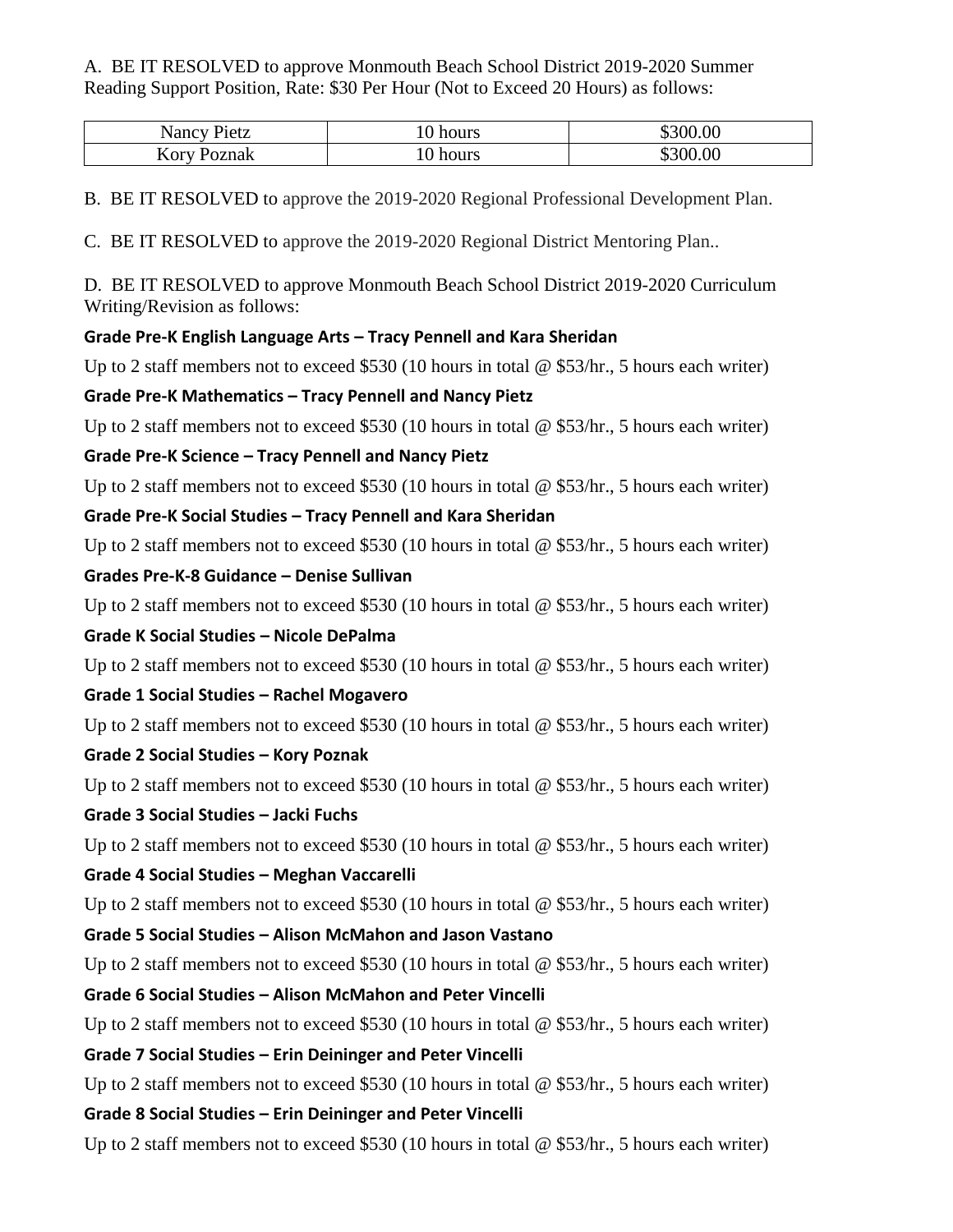- E. BE IT RESOLVED to approve the following workshops:
	- Peter Vincelli to attend Creating Inspiring Classroom with SMART on May 16, 2019 at a cost of \$0.
	- Retroactively approve Linda Stafford to attend SLJ Leadership Base camp and Diversity Workshop at Rutgers University on May 3, 2019 at a cost of \$0.
- F. BE IT RESOLVED to approve the adoption of Charlotte Danielson: The Framework for Teaching teacher and staff evaluation model for the 2019-2020 school year, in partial fulfillment of the New Jersey Department of Education's Excellent Educators for New Jersey (EE4NJ) teacher and educational services staff evaluation system requirements.
- G. BE IT RESOLVED to approve the Shore Consortium for the Gifted and Talented Agreement for Participate on May 22, 2019 at a cost of \$560.00 for 7 students.
- H. BE IT RESOLVED to approve the following trips:
	- Grade 6 trip to Sterling Hill Mines on October 2, 2019 from 8:00 a.m. 3:00 p.m.
	- K walking trip to the MB Library on May 28 from  $11:00$  a.m.  $-12$  p.m. with a rain date of June 11.

## **BUILDING AND GROUNDS**

## Chair: Leo Decker

Ken Marowitz, Karen Dolan, Vincent Sasso

- A. BE IT RESOLVED to approve the following Building Use Application Forms**:** 
	- Retroactively approve the  $8<sup>th</sup>$  Grade advisors to hold a  $7<sup>th</sup>$  grade parent meeting in the gym on May 22, 2019 from 6:00 p.m. – 7:00 p.m.
	- Retroactively approve the PTO to hold Kidz Art sessions in the Art Room on 5/6/19, 5/13/19, 5/20/19, 6/3/19, and 6/10/19 from 2:45 p.m. – 3:45 p.m.
	- Retroactively approve the PTO to weed the atrium space for the garden project on Saturday, May 18, 2019 from 9:00 a.m. – 11:00 a.m.
- B. BE IT RESOLVED to approve Shady Tree to perform final grading, sod installation, and plant installation outside the new school additional at a cost of \$9,760.00.

# **POLICY**

Chair: Christopher Dudick

No Report

## **GENERAL ITEMS**

- Next meeting date June 11, 2019 at 7:00 p.m.
- BE IT RESOLVED to approve the Character Award funded annually from Shore To Help and presented at the  $8<sup>th</sup>$  grade graduation in the amount of \$500.00 (divided between 2 students)